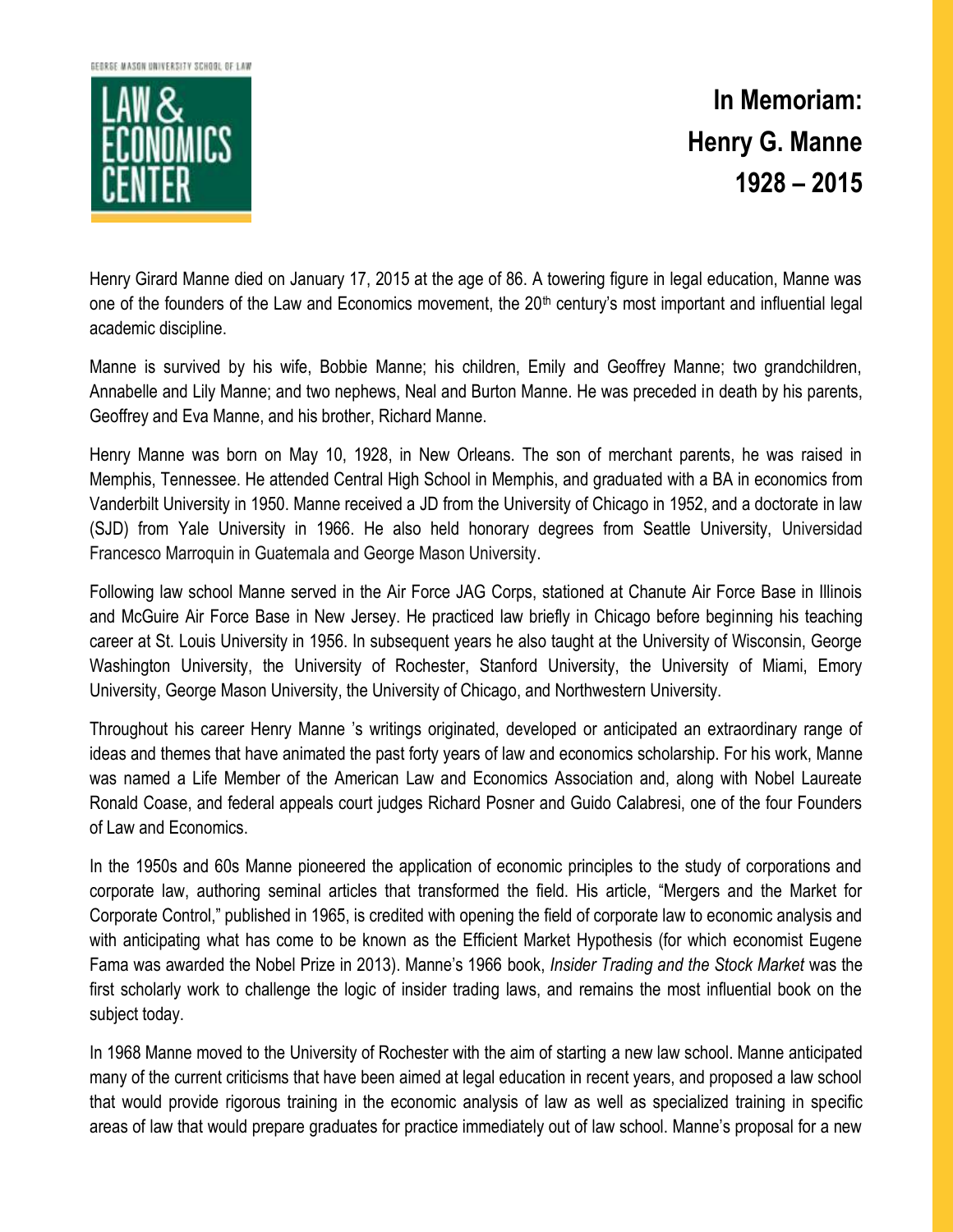law school, however, drew the ire of incumbent law schools in upstate New York, which lobbied against accreditation of the new program.

While at Rochester, in 1971, Manne created the "Economics Institute for Law Professors," in which, for the first time, law professors were offered intensive instruction in microeconomics with the aim of incorporating economics into legal analysis and theory. The Economics Institute was later moved to the University of Miami when Manne founded the Law &Economics Center there in 1974. While at Miami, Manne also began the John M. Olin Fellows Program in Law and Economics, which provided generous scholarships for professional economists to earn a law degree. That program (and its subsequent iterations) has gone on to produce dozens of professors of law and economics, as well as leading lawyers and influential government officials.

The creation of the Law & Economics Center (which subsequently moved to Emory University and then to George Mason Law School, where it continues today), was one of the foundational events in the Law and Economics Movement. Of particular importance to the development of US jurisprudence, its offerings were expanded to include economics courses for federal judges. At its peak a third of the federal bench and four members of the Supreme Court had attended at least one of its programs, and every major law school in the country today counts at least one law and economics scholar among its faculty. Nearly every legal field has been influenced by its scholarship and teaching.

When Manne became Dean of George Mason Law School in Arlington, Virginia, in 1986, he finally had the opportunity to implement the ideas he had originally developed at Rochester. Manne's move to George Mason united him with economist James Buchanan, who was awarded the Nobel Prize for Economics in 1986 for his path-breaking work in the field of Public Choice economics, and turned George Mason University into a global leader in law and economics. His tenure as dean of George Mason, where he served as dean until 1997 and George Mason University Foundation Professor until 1999, transformed legal education by integrating a rigorous economic curriculum into the law school, and he remade George Mason Law School into one of the most important law schools in the country. The school's Henry G. Manne Moot Court Competition for Law & Economics and the Henry G. Manne Program in Law and Economics Studies are named for him.

Manne was celebrated for his independence of mind and respect for sound reasoning and intellectual rigor, instead of academic pedigree. Soon after he left Rochester to start the Law and Economics Center, he received a call from Yale faculty member Ralph Winter (who later became a celebrated judge on the United States Court of Appeals) offering Manne a faculty position. As he recounted in an interview several years later, Manne told Winter, "Ralph, you're two weeks and five years too late." When Winter asked Manne what he meant, Manne responded, "Well, two weeks ago, I agreed that I would start this new center on law and economics." When Winter asked, "And five years?" Manne responded, "And you're five years too late for me to give a damn."

The academic establishment's slow and skeptical response to the ideas of law and economics eventually persuaded Manne that reform of legal education was unlikely to come from within the established order and that it would be necessary to challenge the established order from without. Upon assuming the helm at George Mason, Dean Manne immediately drew to the school faculty members laboring at less-celebrated law schools whom Manne had identified through his economics training seminars for law professors, including several alumni of his Olin Fellows programs. Today the law school is recognized as one of the world's leading centers of law and economics.

Throughout his career, Manne was an outspoken champion of free markets and liberty. His intellectual heroes and intellectual peers were classical liberal economists like Friedrich Hayek, Ludwig Mises, Armen Alchian and Harold